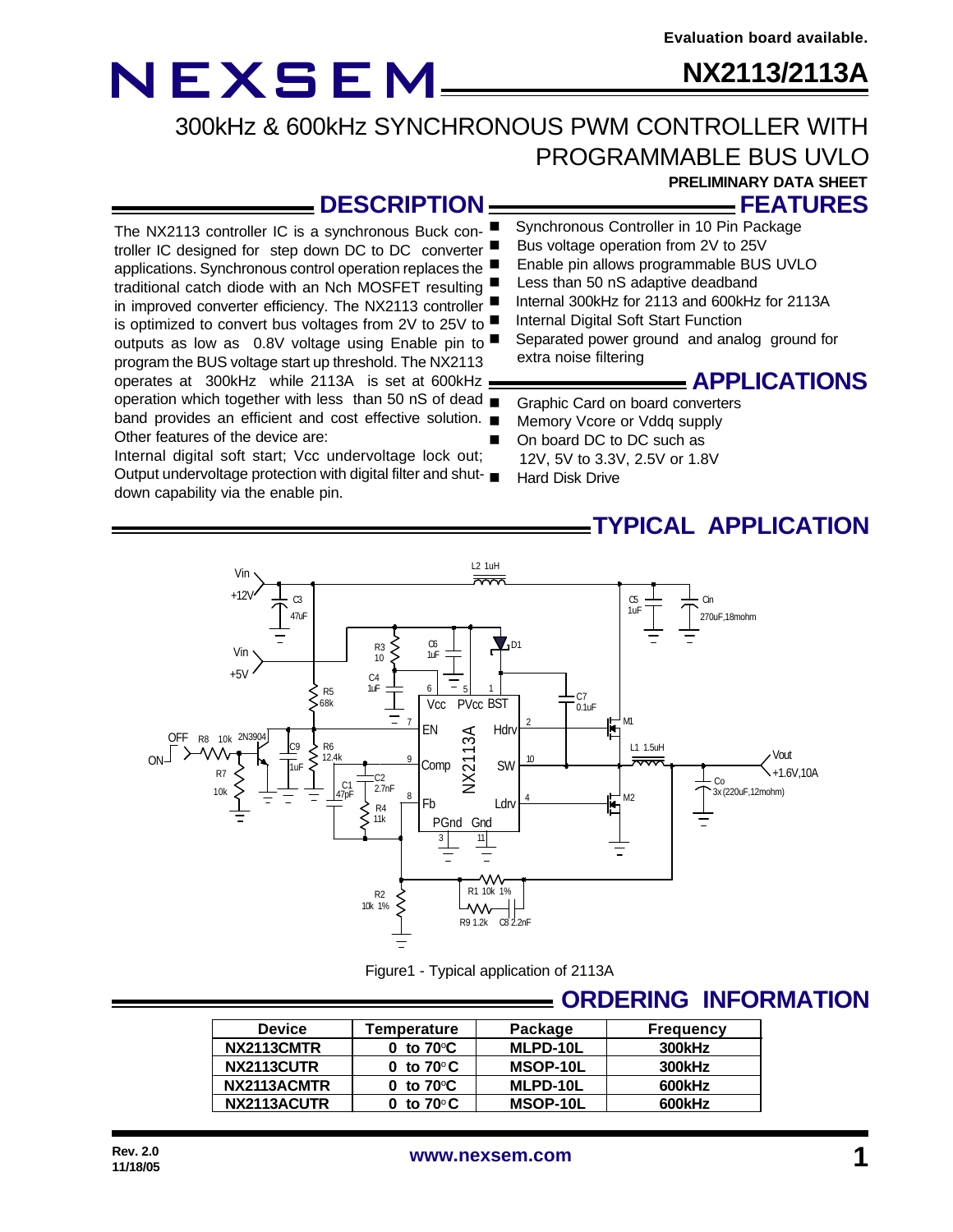### **ABSOLUTE MAXIMUM RATINGS**

| Operating Junction Temperature Range  -40°C to 125°C |  |
|------------------------------------------------------|--|

CAUTION: Stresses above those listed in "ABSOLUTE MAXIMUM RATINGS", may cause permanent damage to the device. This is a stress only rating and operation of the device at these or any other conditions above those indicated in the operational sections of this specification is not implied.



### **ELECTRICAL SPECIFICATIONS**

Unless otherwise specified, these specifications apply over Vcc = 5V, and  $T_A$  = 0 to 70°C. Typical values refer to  $T_A$ = 25oC. Low duty cycle pulse testing is used which keeps junction and case temperatures equal to the ambient

| <b>PARAMETER</b>                         | <b>SYM</b>                | <b>Test Condition</b>                                                      | Min | <b>TYP</b> | <b>MAX</b> | <b>Units</b> |
|------------------------------------------|---------------------------|----------------------------------------------------------------------------|-----|------------|------------|--------------|
| <b>Reference Voltage</b>                 |                           |                                                                            |     |            |            |              |
| <b>Ref Voltage</b>                       | $V_{REF}$                 | 4.5V <vcc<5.5v< td=""><td></td><td>0.8</td><td></td><td>V</td></vcc<5.5v<> |     | 0.8        |            | V            |
| Ref Voltage line regulation              |                           |                                                                            |     | 0.4        |            | %            |
| <b>Supply Voltage(Vcc)</b>               |                           |                                                                            |     |            |            |              |
| V <sub>CC</sub> Voltage Range            | $V_{\rm CC}$              |                                                                            | 4.5 | 5          | 5.5        | V            |
| V <sub>CC</sub> Supply Current (Static)  | $I_{CC}$ (Static)         | Outputs not switching                                                      |     | 2.1        |            | mA           |
| $V_{CC}$ Supply Current                  | $I_{\rm CC}$              | $CLOAD=3300pF FS=300kHz$                                                   |     | 5          |            | mA           |
| (Dynamic)                                | (Dynamic)                 |                                                                            |     |            |            |              |
| Supply Voltage( $V_{\text{BST}}$ )       |                           |                                                                            |     |            |            |              |
| V <sub>BST</sub> Supply Current (Static) | $I_{\text{BST}}$ (Static) | Outputs not switching                                                      |     | 0.15       |            | mA           |
| V <sub>BST</sub> Supply Current          | $I_{\text{BST}}$          | $C_{\text{LOAD}} = 3300pF$ $F_S = 300kHz$                                  |     | 5          |            | mA           |
| (Dynamic)                                | (Dynamic)                 |                                                                            |     |            |            |              |
| <b>Under Voltage Lockout</b>             |                           |                                                                            |     |            |            |              |
| $V_{CC}$ -Threshold                      | V <sub>CC</sub> _UVLO     | $ V_{CC} $ Rising                                                          |     | 4.1        |            | V            |
| $V_{CC}$ -Hysteresis                     | $V_{\text{CC}}$ Hyst      | $V_{\text{CC}}$ Falling                                                    |     | 0.22       |            | $\vee$       |
| <b>SS</b>                                |                           |                                                                            |     |            |            |              |
| Soft Start time                          | <b>Tss</b>                | Fsw=300Khz, 2113                                                           |     | 3.4        |            | mS           |
|                                          |                           | Fsw=600Khz, 2113A                                                          |     | 1.7        |            |              |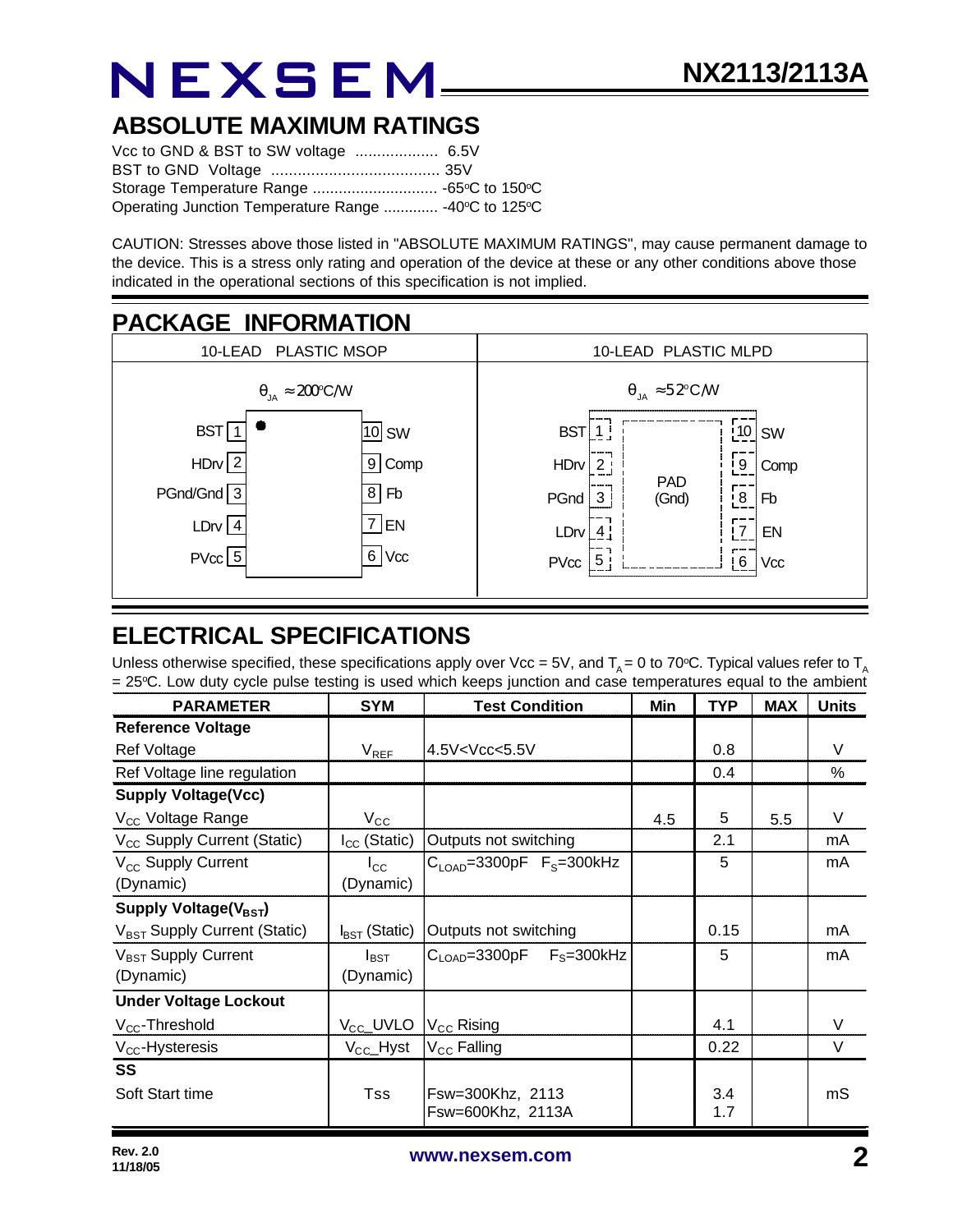## NEXSEM\_\_\_

| <b>SYM</b><br><b>PARAMETER</b><br><b>Test Condition</b> |                           | Min                                            | <b>TYP</b> | <b>MAX</b> | <b>Units</b>     |        |
|---------------------------------------------------------|---------------------------|------------------------------------------------|------------|------------|------------------|--------|
| <b>Oscillator (Rt)</b>                                  |                           |                                                |            |            |                  |        |
| Frequency                                               | $F_{\rm S}$               | 2113                                           |            | 300        |                  | kHz    |
|                                                         |                           | 2113A                                          |            | 600        |                  | kHz    |
| Ramp-Amplitude Voltage                                  | $V_{\text{RAMP}}$         |                                                |            | 2.1        |                  | $\vee$ |
| Max Duty Cycle                                          |                           |                                                |            | 93         |                  | %      |
| Min Duty Cycle                                          |                           |                                                |            |            | $\boldsymbol{0}$ | $\%$   |
| <b>Error Amplifiers</b>                                 |                           |                                                |            |            |                  |        |
| Transconductance                                        |                           |                                                |            | 2100       |                  | umho   |
| <b>Input Bias Current</b>                               | Ib                        |                                                |            | 10         |                  | nA     |
| <b>FB Under Voltage Protection</b>                      |                           |                                                |            |            |                  |        |
| FB Under voltage threshold                              |                           |                                                |            | 0.4        |                  | V      |
| EN                                                      |                           |                                                |            |            |                  |        |
| Enable Threshold Voltage                                |                           | Enable ramp up                                 |            | 1.25       |                  | V      |
| <b>Enable Hysterises</b>                                |                           |                                                |            | 0.2        |                  | $\vee$ |
| High Side Driver(CL=3300pF)                             |                           |                                                |            |            |                  |        |
| Output Impedance, Sourcing<br>Current                   | $R_{\text{source}}(Hdrv)$ | $I=200mA$                                      |            | 1.1        |                  | ohm    |
| Output Impedance, Sinking<br>Current                    | $R_{sink}(Hdrv)$          | $I=200mA$                                      |            | 0.8        |                  | ohm    |
| <b>Rise Time</b>                                        | THdrv(Rise)               | $V_{BST}$ - $V_{SW}$ =4.5V                     |            | 50         |                  | ns     |
| <b>Fall Time</b>                                        | THdrv(Fall)               | $V_{BST}$ - $V_{SW}$ =4.5V                     |            | 50         |                  | ns     |
| <b>Deadband Time</b>                                    | Tdead(L to<br>H)          | Ldrv going Low to Hdrv<br>going High, 10%-10%  |            | 30         |                  | ns     |
| Low Side Driver (CL=3300pF)                             |                           |                                                |            |            |                  |        |
| Output Impedance, Sourcing<br>Current                   | $R_{\text{source}}(Ldrv)$ | $I=200mA$                                      |            | 1.1        |                  | ohm    |
| Output Impedance, Sinking<br>Current                    | $R_{sink}(Ldrv)$          | $I=200mA$                                      |            | 0.5        |                  | ohm    |
| <b>Rise Time</b>                                        | TLdrv(Rise)               | 10% to 90%                                     |            | 50         |                  | ns     |
| <b>Fall Time</b>                                        | TLdrv(Fall)               | 90% to 10%                                     |            | 50         |                  | ns     |
| <b>Deadband Time</b>                                    | Tdead(H to<br>L)          | SW going Low to Ldrv<br>going High, 10% to 10% |            | 30         |                  | ns     |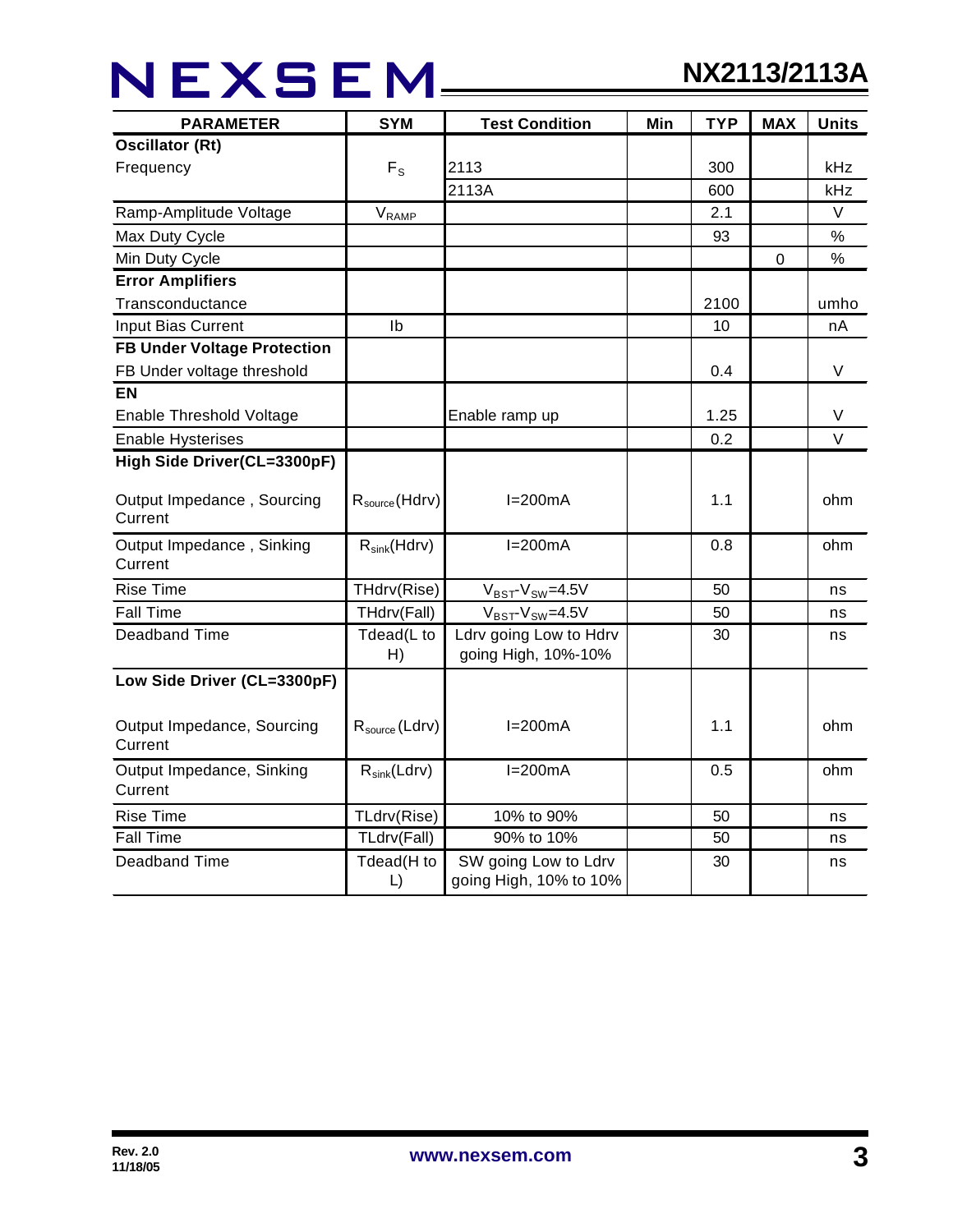## NEXSEM\_\_

### **PIN DESCRIPTIONS**

| PIN# | <b>PIN SYMBOL</b> | <b>PIN DESCRIPTION</b>                                                                                                                                                                                                              |  |  |
|------|-------------------|-------------------------------------------------------------------------------------------------------------------------------------------------------------------------------------------------------------------------------------|--|--|
| 1    | <b>BST</b>        | This pin supplies voltage to the high side driver. A high frequency<br>ceramic capacitor of 0.1 to 1 uF must be connected from this pin to SW pin.                                                                                  |  |  |
| 2    | <b>HDRV</b>       | High side MOSFET gate driver.                                                                                                                                                                                                       |  |  |
| 3    | PGND/Gnd          | Power and analog ground pin. For MLPD package, analog ground and power ground<br>are separated, additional pad pin(11) is available for analog ground.                                                                              |  |  |
| 4    | <b>LDRV</b>       | Low side MOSFET gate driver.                                                                                                                                                                                                        |  |  |
| 5    | <b>PVcc</b>       | Ldrv supply voltage. A 1uF high frequency cap must be connected from this pin to<br>GND directly.                                                                                                                                   |  |  |
| 6    | <b>Vcc</b>        | Voltage supply for the internal circuit as well as the low side MOSFET gate driver. A<br>1uF high frequency ceramic capacitor must be connected from this pin to GND pin.                                                           |  |  |
| 7    | EN                | Pull up this pin to Vcc for normal operation. Pulling this pin down below 1.25V<br>shuts down the controller and resets the soft start. This pin can also be used as<br>a UVLO detector for the bus voltage via a resistor divider. |  |  |
| 8    | FB                | This pin is the error amplifier inverting input. This pin is also connected to the output<br>UVLO comparator. When this pin falls below 0.4V, both HDRV and LDRV outputs<br>are latched off.                                        |  |  |
| 9    | <b>COMP</b>       | This pin is the output of the error amplifier and together with FB pin is used to<br>compensate the voltage control feedback loop.                                                                                                  |  |  |
| 10   | SW                | This pin is connected to the source of the high side MOSFET and provides return<br>path for the high side driver.                                                                                                                   |  |  |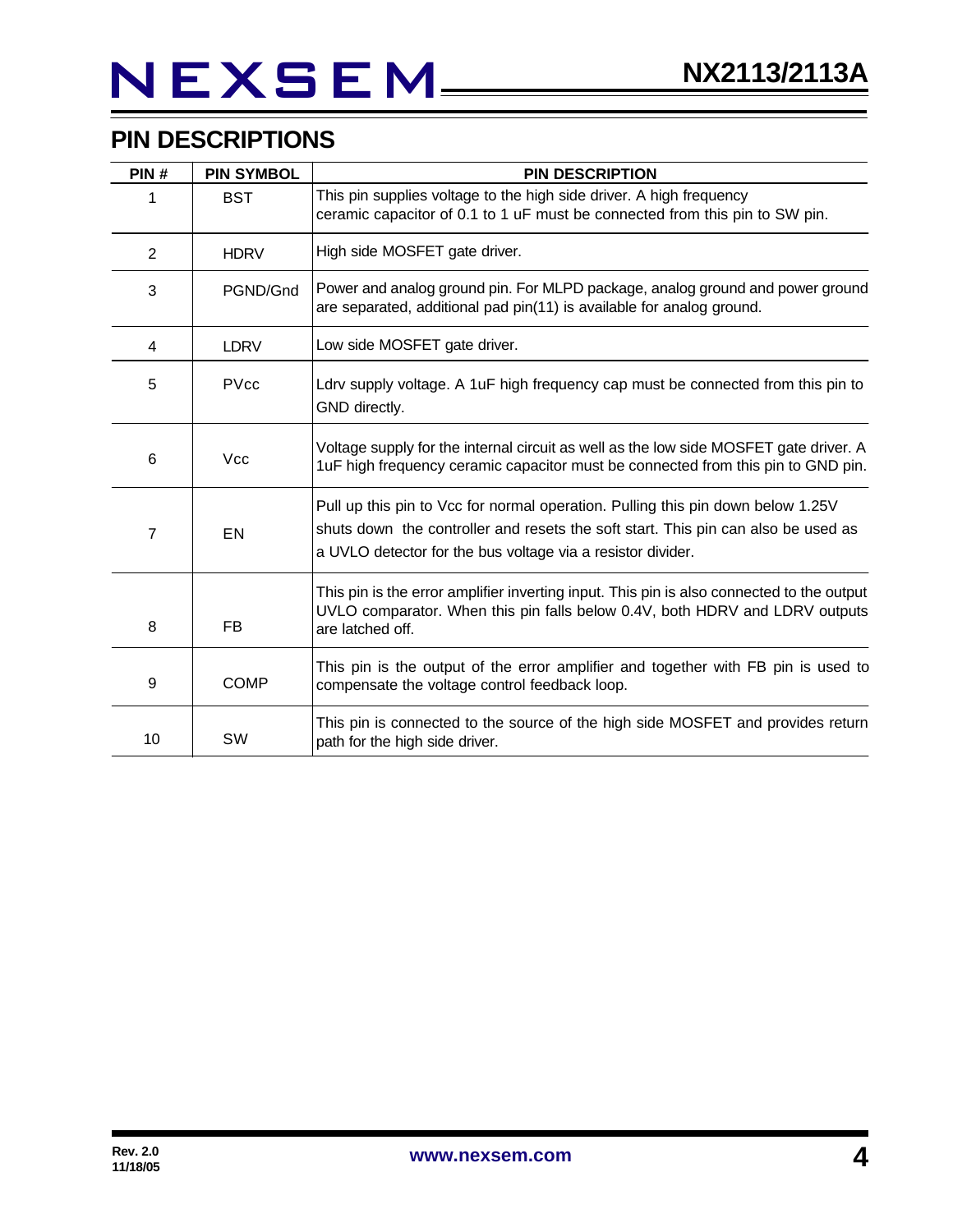### **BLOCK DIAGRAM**

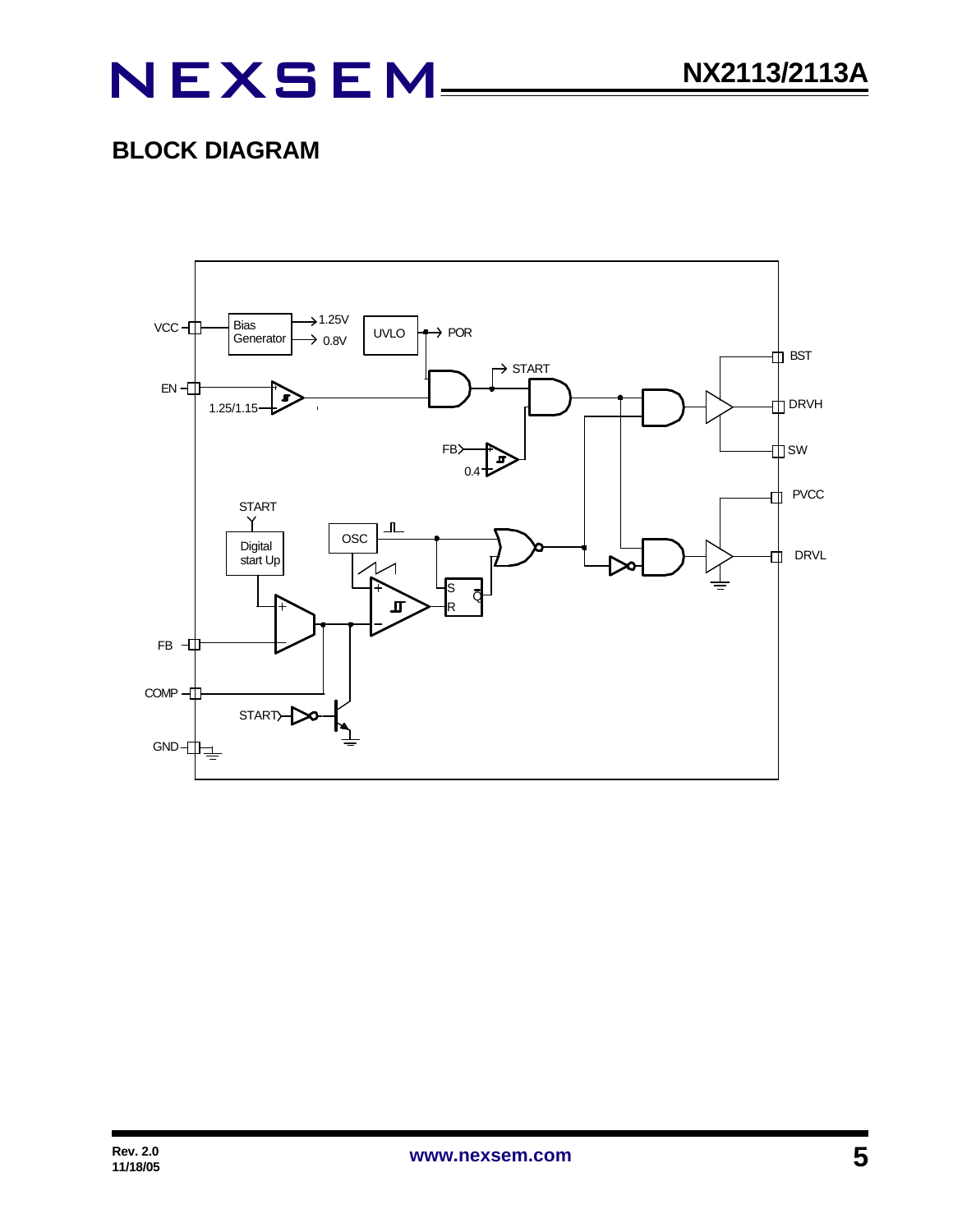### **Demo Board Schematic**



Figure 2 - Demoboard design on NX2113A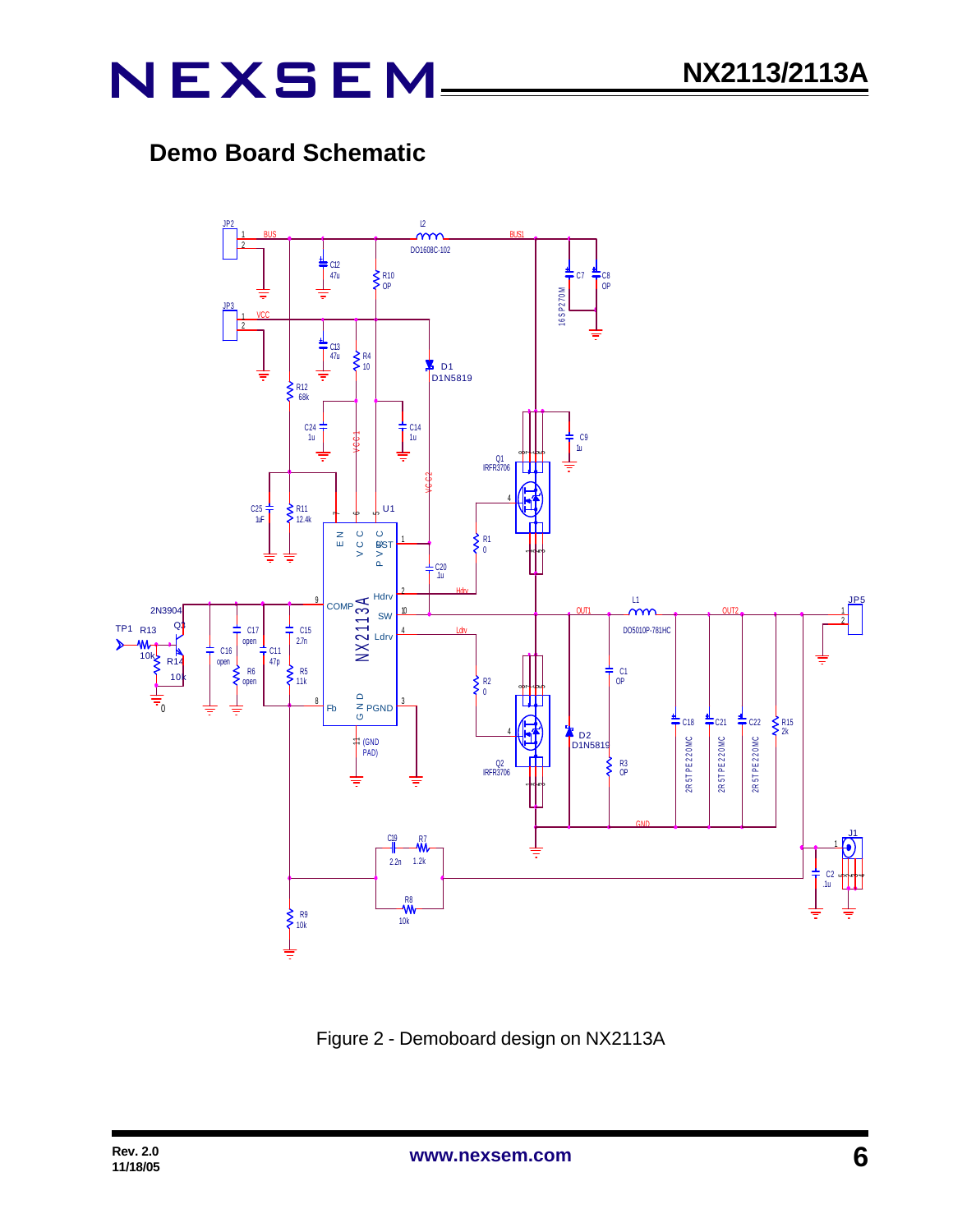## NEXSEM\_\_\_

### **Bill of Materials**

| Item           | Quantity       | Reference                      | Part              | Manufacture                    |  |  |
|----------------|----------------|--------------------------------|-------------------|--------------------------------|--|--|
| 1              | 6              | C1, R3, C8, R10, C23, D2       | <b>OPEN</b>       |                                |  |  |
| $\overline{2}$ | $\overline{2}$ | C2,C20                         | .1uF              |                                |  |  |
| 3              | 1              | C7                             | 16SP270M          | <b>SANYO</b>                   |  |  |
| 4              | 3              | C9, C14, C24                   | 1uF               |                                |  |  |
| 5              | 1              | C11                            | 47pF              |                                |  |  |
| 6              | $\overline{2}$ | C12, C13                       | 47uF              |                                |  |  |
| 7              | 1              | C15                            | 2.7nF             |                                |  |  |
| 8              | 3              | R6,C16,C17                     | <b>OPEN</b>       |                                |  |  |
| 9              | 3              | C18, C21, C22                  | 220uF 2R5TPE220MC | <b>SANYO</b>                   |  |  |
| 10             | 1              | C <sub>19</sub>                | 2.2nF             |                                |  |  |
| 11             | 1              | C <sub>25</sub>                | 1uF               |                                |  |  |
| 12             | $\overline{2}$ | D <sub>1</sub>                 | D1N5819           |                                |  |  |
| 13             | 3              | JP2, JP3, JP5                  | CON <sub>2</sub>  |                                |  |  |
| 14             | $\overline{2}$ | J <sub>1</sub>                 | <b>SCOPE TP</b>   | <b>Tektronics</b>              |  |  |
| 15             | 1              | L1                             | DO5010P-781HC     | Coilcraft                      |  |  |
| 16             | 1              | L2                             | DO1608C-102       | Coilcraft                      |  |  |
| 17             | $\overline{2}$ | Q1, Q2                         | <b>IRFR3706</b>   | <b>International Rectifier</b> |  |  |
| 18             | 1              | Q <sub>3</sub>                 | 2N3904            |                                |  |  |
| 19             | $\overline{c}$ | R <sub>1</sub> ,R <sub>2</sub> | $\mathbf 0$       |                                |  |  |
| 20             | 1              | R4                             | 10                |                                |  |  |
| 21             | 1              | R <sub>5</sub>                 | 11k               |                                |  |  |
| 22             | $\overline{2}$ | R8, R9, R13, R14               | 10k               |                                |  |  |
| 23             | 1              | R7                             | 1.2k              |                                |  |  |
| 24             | 1              | R <sub>11</sub>                | 12.4k             |                                |  |  |
| 25             | 1              | R <sub>12</sub>                | 68k               |                                |  |  |
| 26             | 1              | R <sub>15</sub>                | 2k                |                                |  |  |
| 27             | 1              | U1                             | NX2113            | NEXSEM INC.                    |  |  |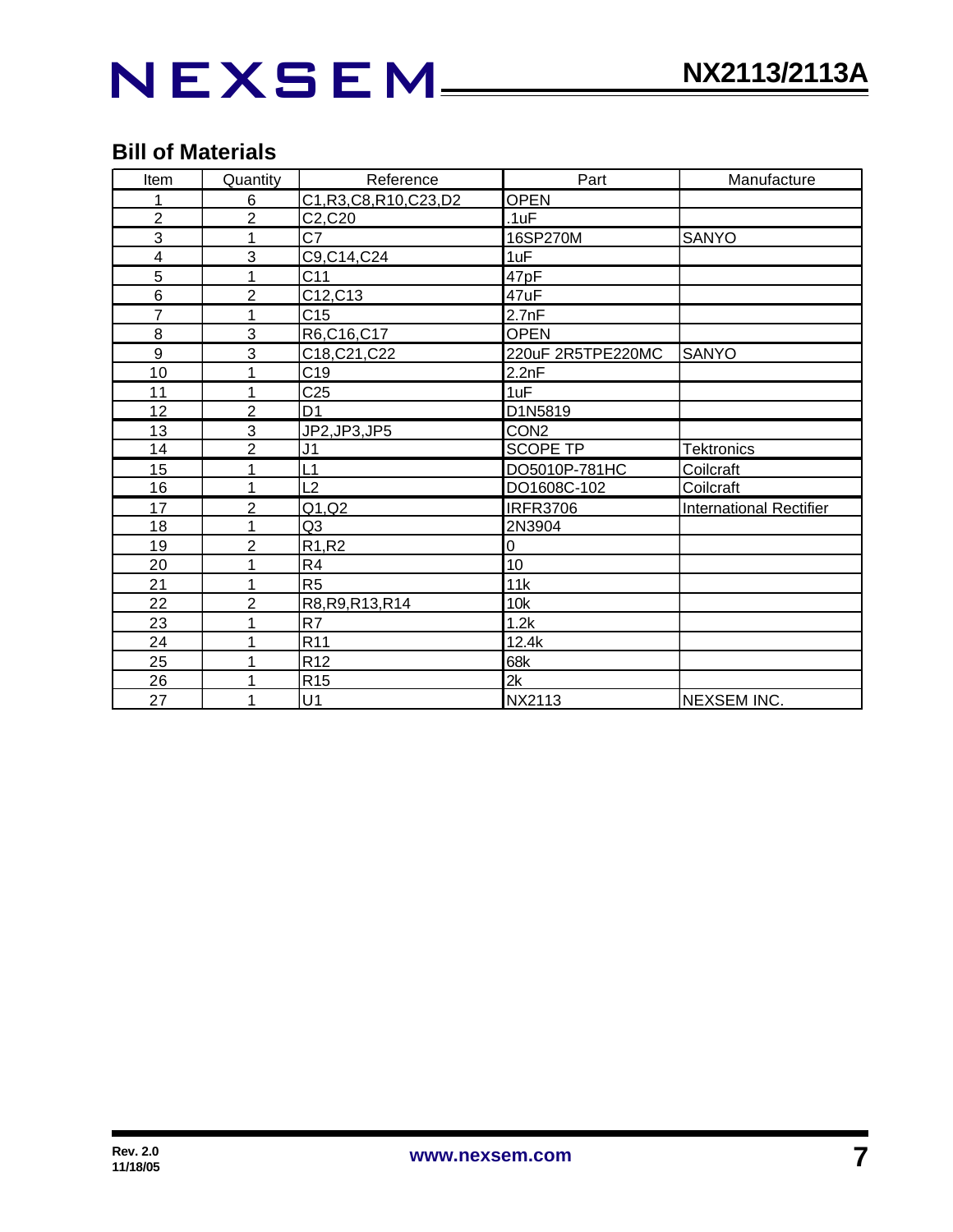## **NEXSEM DEMO BOARD WAVEFORM**



Ch3-output voltage)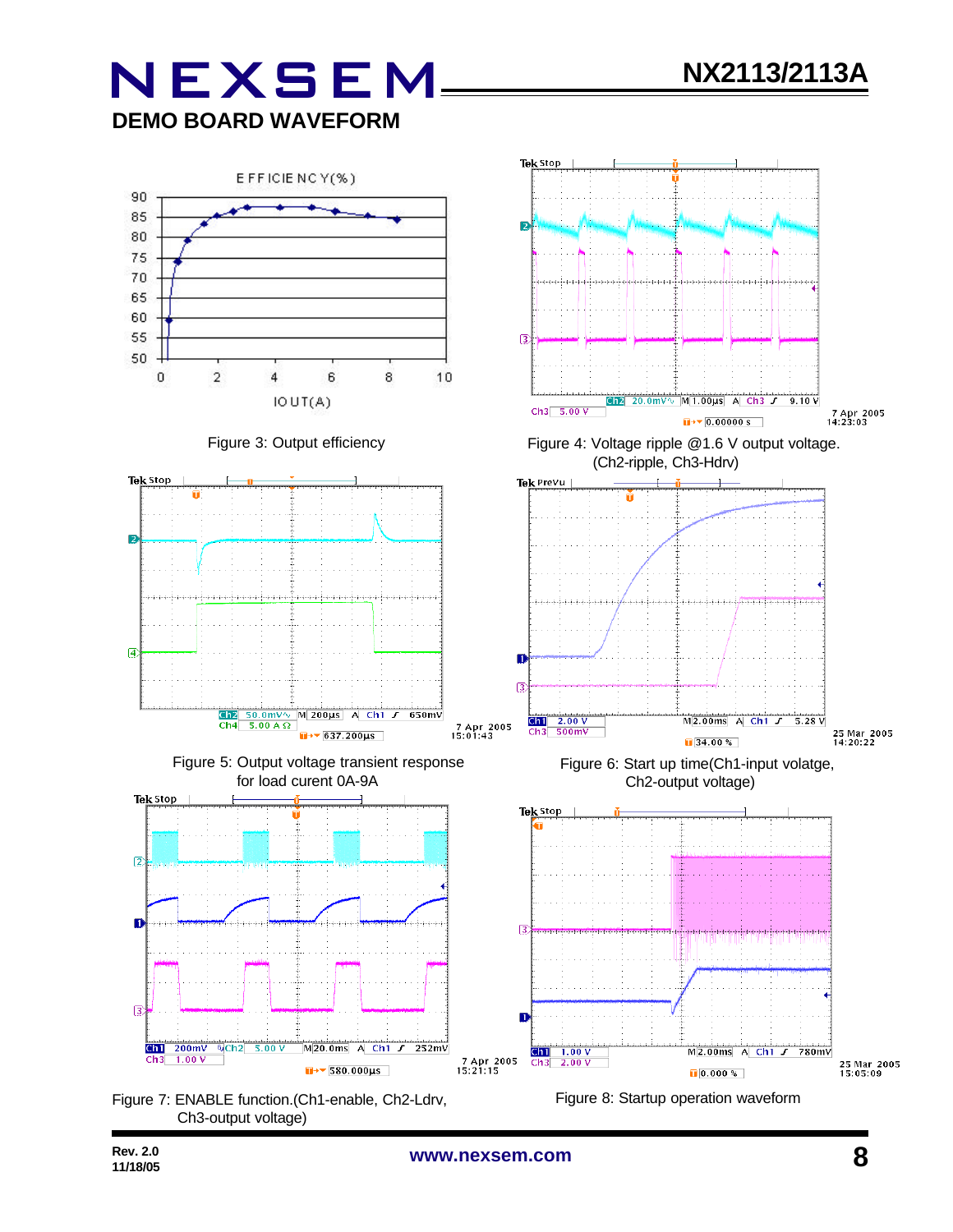### **APPLICATION INFORMATION**

#### **Symbol Used In Application Information:**

- V<sub>IN</sub> Input voltage
- VOUT Output voltage
- Iout Output current
- $\Delta V_{\text{RIPPLE}}$  Output voltage ripple
- Fs Working frequency
- $\Delta$ IRIPPLE Inductor current ripple

#### **Design Example**

 The following is typical application for NX2113A, the schematic is figure 2.  $V_{IN}$  = 12V

 $V$ <sub>OUT</sub>=1.6V  $I<sub>OUT</sub>=10A$  $\Delta$ VRIPPLE <=20mV  $\Delta V_{\text{DROOP}} = 80$ mV @ 10A step FS=600kHz

#### **Output Inductor Selection**

The selection of inductor value is based on inductor ripple current, power rating, switching frequency and efficiency. Larger inductor value normally means smaller ripple current. However if the inductance is chosen too large, it brings slow response and lower efficiency. Usually the ripple current ranges from 20% to 40% of the output current. This is a design freedom which can be decided by design engineer according to various application requirements. The inductor value can be calculated by using the following equations:

$$
L_{\text{OUT}} = \frac{V_{\text{IN}} - V_{\text{OUT}}}{\Delta I_{\text{RIPPLE}}} \times \frac{V_{\text{OUT}}}{V_{\text{IN}}} \times \frac{1}{F_{\text{S}}}
$$
...(1)

where k is between 0.2 to 0.4.

Select k=0.3, then

$$
L_{\text{OUT}} = \frac{12V - 1.6V}{0.3 \times 10A} \times \frac{1.6V}{12V} \times \frac{1}{600kHz}
$$
  
L\_{\text{OUT}} = 0.8uH

Choose inductor from COILCRAFT DO5010P-781HC with L=0.78uH is a good choice.

Current Ripple is recalculated as

$$
\Delta I_{\text{RIPPLE}} = \frac{V_{\text{IN}} - V_{\text{OUT}}}{L_{\text{OUT}}} \times \frac{V_{\text{OUT}}}{V_{\text{IN}}} \times \frac{1}{F_s}
$$
  
= 
$$
\frac{12V - 1.6V}{0.78uH} \times \frac{1.6v}{12v} \times \frac{1}{600kHz} = 3A
$$
...(2)

#### **Output Capacitor Selection**

Output capacitor is basically decided by the amount of the output voltage ripple allowed during steady state(DC) load condition as well as specification for the load transient. The optimum design may require a couple of iterations to satisfy both condition.

#### **Based on DC Load Condition**

The amount of voltage ripple during the DC load condition is determined by equation(3).

$$
\Delta V_{\text{RIPPLE}} = \text{ESR} \times \Delta I_{\text{RIPPLE}} + \frac{\Delta I_{\text{RIPPLE}}}{8 \times F_{\text{s}} \times C_{\text{OUT}}} \quad ...(3)
$$

Where ESR is the output capacitors' equivalent series resistance,  $C_{\text{OUT}}$  is the value of output capacitors.

Typically when large value capacitors are selected such as Aluminum Electrolytic,POSCAP and OSCON types are used, the amount of the output voltage ripple is dominated by the first term in equation(3) and the second term can be neglected.

For this example, POSCAP are chosen as output capacitors, the ESR and inductor current typically determines the output voltage ripple.

$$
ESR_{\text{desire}} = \frac{\Delta V_{\text{RIPPLE}}}{\Delta I_{\text{RIPPLE}}} = \frac{20 \text{mV}}{3 \text{A}} = 6.7 \text{m}\Omega \qquad ...(4)
$$

If low ESR is required, for most applications, multiple capacitors in parallel are better than a big capacitor. For example, for 20mV output ripple, POSCAP 2R5TPE220MC with 12mΩ are chosen.

$$
N = \frac{ESR_{E} \times \Delta I_{RIPPLE}}{\Delta V_{RIPPLE}} \qquad ...(5)
$$

Number of Capacitor is calculated as

$$
N = \frac{12m\Omega \times 3A}{20mV}
$$

 $N = 1.8$ 

The number of capacitor has to be round up to a integer. Choose N =2.

If ceramic capacitors are chosen as output ca-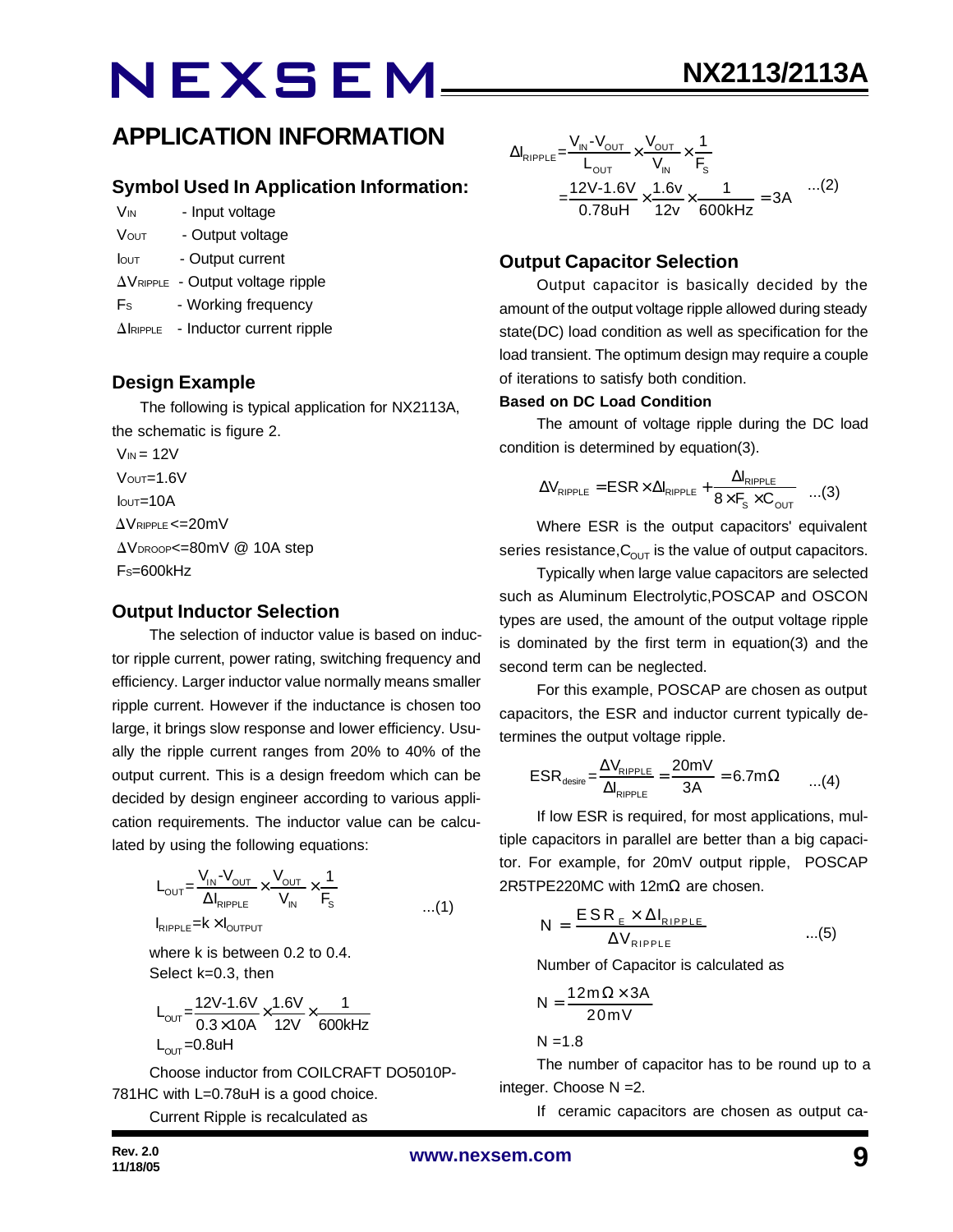**NX2113/2113A**

pacitors, both terms in equation (3) need to be evaluated to determine the overall ripple. Usually when this type of capacitors are selected, the amount of capacitance per single unit is not sufficient to meet the transient specification, which results in parallel configuration of multiple capacitors .

For example, one 100uF, X5R ceramic capacitor with 2mΩ ESR is used. The amount of output ripple is

$$
\Delta V_{RIPPLE} = 2m\Omega \times 3A + \frac{3A}{8 \times 600kHz \times 100uF}
$$

$$
= 6mV + 6.2mV = 12.2mV
$$

Although this meets DC ripple spec, however it needs to be studied for transient requirement.

#### **Based On Transient Requirement**

Typically, the output voltage droop during transient is specified as:

 $\Delta V_{\text{DROOP}} < \Delta V_{\text{TRAN}}$  @ step load  $\Delta I_{\text{STFP}}$ 

During the transient, the voltage droop during the transient is composed of two sections. One Section is dependent on the ESR of capacitor, the other section is a function of the inductor, output capacitance as well as input, output voltage. For example, for the overshoot, when load from high load to light load with a  $\Delta I_{\text{STEP}}$ transient load, if assuming the bandwidth of system is high enough, the overshoot can be estimated as the following equation.

$$
\Delta V_{\text{overshoot}} = \text{ESR} \times \Delta I_{\text{step}} + \frac{V_{\text{OUT}}}{2 \times L \times C_{\text{OUT}}} \times \tau^2 \qquad ...(6)
$$

where *t* is the a function of capacitor, etc.

$$
\tau = \begin{cases}\n0 & \text{if} \quad L \leq L_{\text{crit}} \\
\frac{L \times \Delta I_{\text{step}}}{V_{\text{OUT}}} - \text{ESR} \times C_{\text{OUT}} & \text{if} \quad L \geq L_{\text{crit}} \quad \dots (7)\n\end{cases}
$$

where

$$
L_{\rm crit} = \frac{\rm ESR \times C_{\rm OUT} \times V_{\rm OUT}}{\Delta I_{\rm step}} = \frac{\rm ESR_E \times C_E \times V_{\rm OUT}}{\Delta I_{\rm step}} \quad \dots (8)
$$

where  $\mathsf{ESR}_\mathsf{E}$  and  $\mathsf{C}_\mathsf{E}$  represents  $\mathsf{ESR}\;$  and capacitance of each capacitor if multiple capacitors are used in parallel.

The above equation shows that if the selected output inductor is smaller than the critical inductance, the voltage droop or overshoot is only dependent on the ESR of output capacitor. For low frequency capacitor such as electrolytic capacitor, the product of ESR and capacitance is high and  $L \le L_{crit}$  is true. In that case, the transient spec is dependent on the ESR of capacitor.

In most cases, the output capacitors are multiple capacitors in parallel. The number of capacitors can be calculated by the following

$$
N = \frac{ESR_{E} \times \Delta I_{step}}{\Delta V_{tran}} + \frac{V_{OUT}}{2 \times L \times C_{E} \times \Delta V_{tran}} \times \tau^{2}
$$
 ...(9)

where

$$
\tau = \begin{cases}\n0 & \text{if} \quad L \leq L_{\text{crit}} \\
\frac{L \times \Delta I_{\text{step}}}{V_{\text{OUT}}} - \text{ESR}_{\text{E}} \times C_{\text{E}} & \text{if} \quad L \geq L_{\text{crit}} \quad ...(10)\n\end{cases}
$$

For example, assume voltage droop during transient is 100mV for 10A load step.

If the POSCAP 2R5TPE220MC(220uF, 12m $\Omega$ ) is used, the critical inductance is given as:

$$
L_{crit} = \frac{ESR_{E} \times C_{E} \times V_{OUT}}{\Delta I_{step}} =
$$

$$
\frac{12m\Omega \times 220\mu F \times 1.6V}{10A} = 0.42\mu H
$$

The selected inductor is 0.78uH which is bigger than critical inductance. In that case, the output voltage transient not only dependent on the ESR, but also capacitance.

number of capacitors is

$$
\tau = \frac{L \times \Delta I_{\text{step}}}{V_{\text{OUT}}} - ESR_E \times C_E
$$
\n
$$
= \frac{0.78 \mu H \times 10A}{1.6 V} - 12 m\Omega \times 220 \mu F = 2.24 us
$$
\n
$$
N = \frac{ESR_E \times \Delta I_{\text{step}}}{\Delta V_{\text{tran}}} + \frac{V_{\text{OUT}}}{2 \times L \times C_E \times \Delta V_{\text{tran}}} \times \tau^2
$$
\n
$$
= \frac{12 m\Omega \times 10A}{80 mV} + \frac{1.6 V}{2 \times 1.5 \mu H \times 220 \mu F \times 80 mV} \times (2.24 us)^2
$$
\n
$$
\approx 1.7
$$

The number of capacitors has to satisfy both ripple and transient requirement. Overall, we can choose N=3.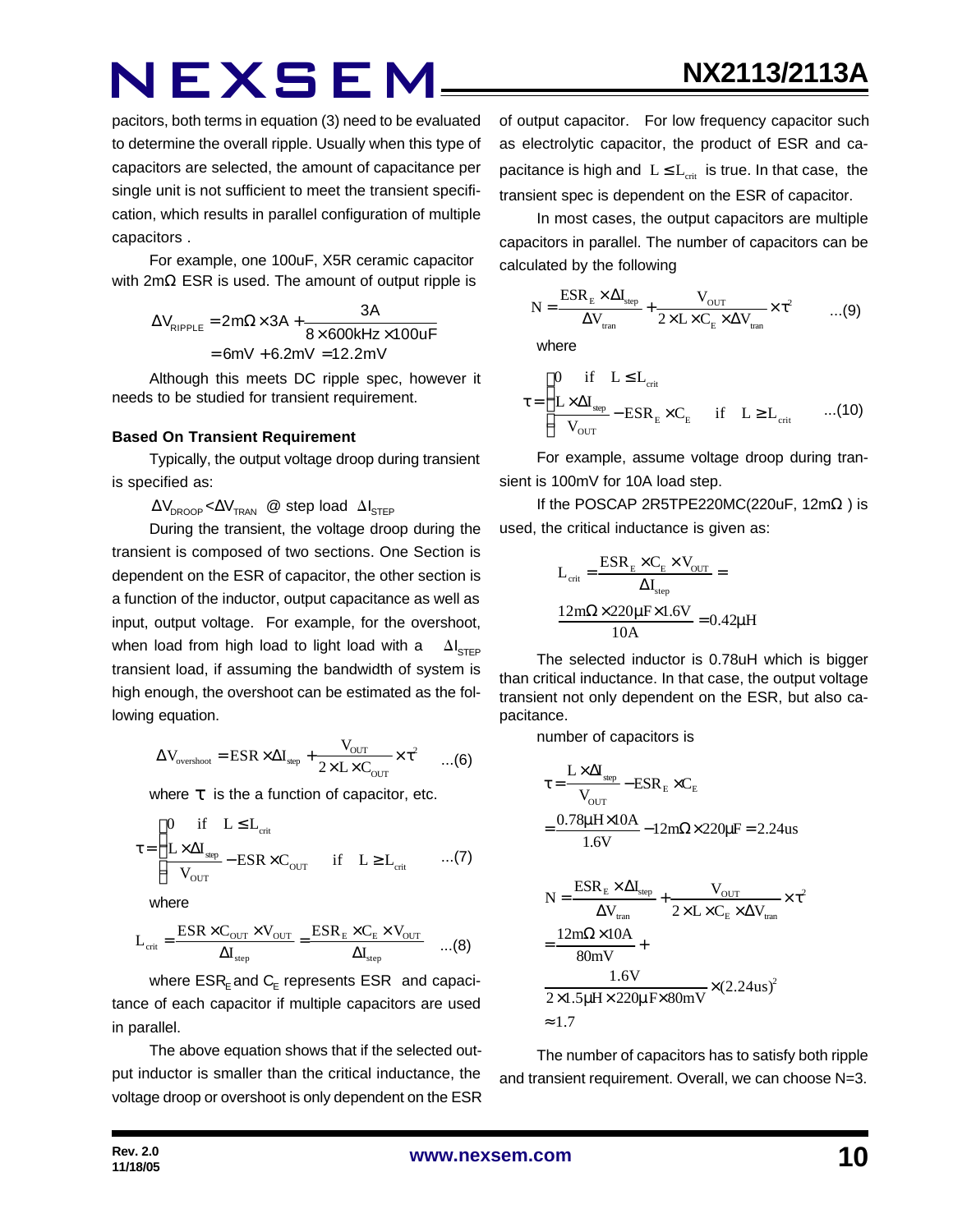It should be considered that the proposed equation is based on ideal case, in reality, the droop or overshoot is typically more than the calculation. The equation gives a good start. For more margin, more capacitors have to be chosen after the test. Typically, for high frequency capacitor such as high quality POSCAP especially ceramic capacitor, 20% to 100% (for ceramic) more capacitors have to be chosen since the ESR of capacitors is so low that the PCB parasitic can affect the results tremendously. More capacitors have to be selected to compensate these parasitic parameters.

#### **Compensator Design**

Due to the double pole generated by LC filter of the power stage, the power system has 180° phase shift, and therefore, is unstable by itself. In order to achieve accurate output voltage and fast transient response, compensator is employed to provide highest possible bandwidth and enough phase margin. Ideally, the Bode plot of the closed loop system has crossover frequency between 1/10 and 1/5 of the switching frequency, phase margin greater than 50° and the gain crossing 0dB with -20dB/decade. Power stage output capacitors usually decide the compensator type. If electrolytic capacitors are chosen as output capacitors, type II compensator can be used to compensate the system, because the zero caused by output capacitor ESR is lower than crossover frequency. Otherwise type III compensator should be chosen.

#### **A. Type III compensator design**

 For low ESR output capacitors, typically such as Sanyo oscap and poscap, the frequency of ESR zero caused by output capacitors is higher than the crossover frequency. In this case, it is necessary to compensate the system with type III compensator. The following figures and equations show how to realize the type III compensator by transconductance amplifier.

$$
F_{z_1} = \frac{1}{2 \times \pi \times R_4 \times C_2}
$$
...(11)

$$
F_{22} = \frac{1}{2 \times \pi \times (R_2 + R_3) \times C_3}
$$
...(12)

$$
F_{\rm{P1}} = \frac{1}{2 \times \pi \times R_3 \times C_3}
$$
...(13)

$$
F_{P2} = \frac{1}{2 \times \pi \times R_4 \times \frac{C_1 \times C_2}{C_1 + C_2}} \qquad ...(14)
$$

where Fz<sub>1</sub>, Fz<sub>2</sub>, F<sub>P1</sub> and F<sub>P2</sub> are poles and zeros in the compensator. Their locations are shown in figure 10.

The transfer function of type III compensator for transconductance amplifier is given by:

$$
\frac{V_{e}}{V_{\text{OUT}}} = \frac{1 - g_{m} \times Z_{f}}{1 + g_{m} \times Z_{in} + Z_{in} / R_{f}}
$$

 For the voltage amplifier, the transfer function of compensator is

$$
\frac{V_e}{V_{OUT}} = \frac{-Z_f}{Z_{in}}
$$

To achieve the same effect as voltage amplifier, the compensator of transconductance amplifier must satisfy this condition: R4>>2/gm. R1||R2||R3>>1/gm is desirable.



 Figure 9 - Type III compensator using transconductance amplifier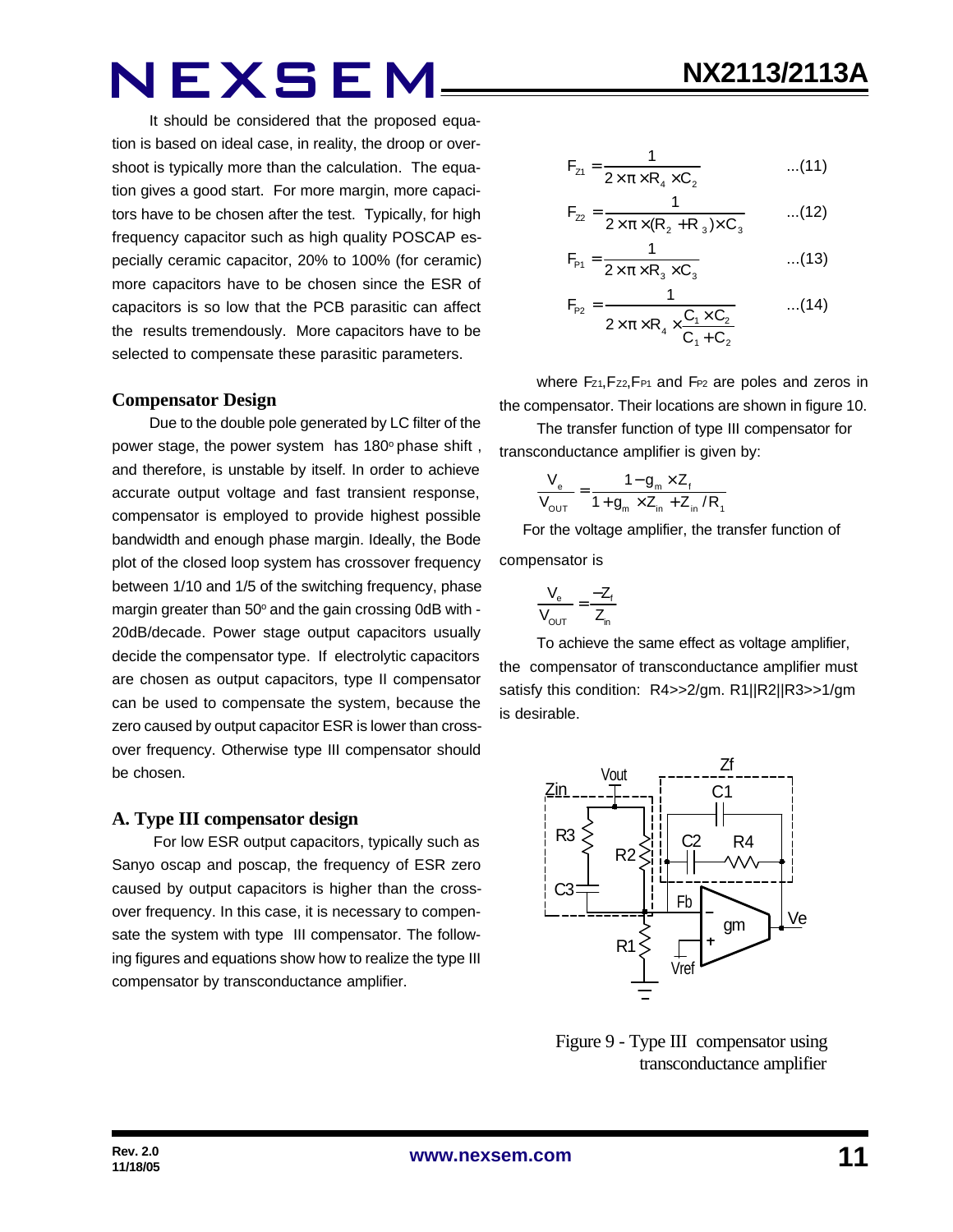

Figure 10 - Bode plot of Type III compensator

 Design example for type III compensator are in order. Use the same power stage requirement as demo board. The crossover frequency has to be selected as  $F_{LC}$ < $F_{\rm o}$ < $F_{ESR,}$  and  $F_{\rm o}$ <=1/10~1/5 $F_{\rm s.}$ 

1. Calculate the location of LC double pole  $F_{\text{LC}}$ and ESR zero  $F_{FSR}$ .

$$
F_{LC} = \frac{1}{2 \times \pi \times \sqrt{L_{OUT} \times C_{OUT}}}
$$
  
= 
$$
\frac{1}{2 \times \pi \times \sqrt{0.78 \text{uH} \times 660 \text{uF}}}
$$
  
= 7kHz

$$
F_{ESR} = \frac{1}{2 \times \pi \times ESR \times C_{OUT}}
$$
  
= 
$$
\frac{1}{2 \times \pi \times 4m \Omega \times 660 \text{UF}}
$$
  
= 
$$
60 \text{kHz}
$$

- 2.Set R<sub>2</sub> equal to10kΩ, then R<sub>1</sub>= 10kΩ. 3. Set zero  $F_{Z2} = F_{LC}$  and  $F_{p1} = F_{ESR}$ .
- 4. Calculate  $\mathsf{R}_{\scriptscriptstyle 4}$  and  $\mathsf{C}_{\scriptscriptstyle 3}$  with the crossover frequency

smaller than 1/10~ 1/5 of the switching frequency. Set F<sub>o</sub>=45kHz.

$$
C_3 = \frac{1}{2 \times \pi \times R_2} \times (\frac{1}{F_{22}} - \frac{1}{F_{p1}})
$$
  
=  $\frac{1}{2 \times \pi \times 10k\Omega} \times (\frac{1}{7kHz} - \frac{1}{60kHz})$   
= 2nF

$$
R_{4} = \frac{V_{\text{osc}}}{V_{\text{in}}} \times \frac{2 \times \pi \times F_{\text{O}} \times L}{C_{3}} \times C_{\text{out}}
$$
  
= 
$$
\frac{2V}{12V} \times \frac{2 \times \pi \times 45kHz \times 0.78uH}{2.2nF} \times 660uF
$$
  
= 11k $\Omega$ 

Choose C<sub>3</sub>=2.2nF, R<sub>4</sub>=11k
$$
\Omega
$$
.

5. Calculate  $C_2$  with zero  $F_{z1}$  at 75% of the LC double pole by equation (11).

$$
C_2 = \frac{1}{2 \times \pi \times F_{z1} \times R_4}
$$
  
= 
$$
\frac{1}{2 \times \pi \times 0.75 \times 7kHz \times 11k\Omega}
$$
  
= 2.75nF  
Choose C<sub>2</sub>=2.7nF.

6. Calculate  $\mathsf{C}_\mathsf{1}$  by equation (14) with pole  $\mathsf{F}_{\mathsf{p2}}$  at half the swithing frequency.

$$
C_1 = \frac{1}{2 \times \pi \times R_4 \times F_{P2}}
$$
  
= 
$$
\frac{1}{2 \times \pi \times 11k\Omega \times 300kHz}
$$
  
= 48pF

Choose  $C_1 = 47pF$ .

7. Calculate  $R_3$  by equation (13).

$$
R_3 = \frac{1}{2 \times \pi \times F_{P1} \times C_3}
$$
  
= 
$$
\frac{1}{2 \times \pi \times 60 \text{kHz} \times 2.2 \text{nF}}
$$
  
= 1.2k $\Omega$ 

Choose R<sub>3</sub>=1.2kΩ.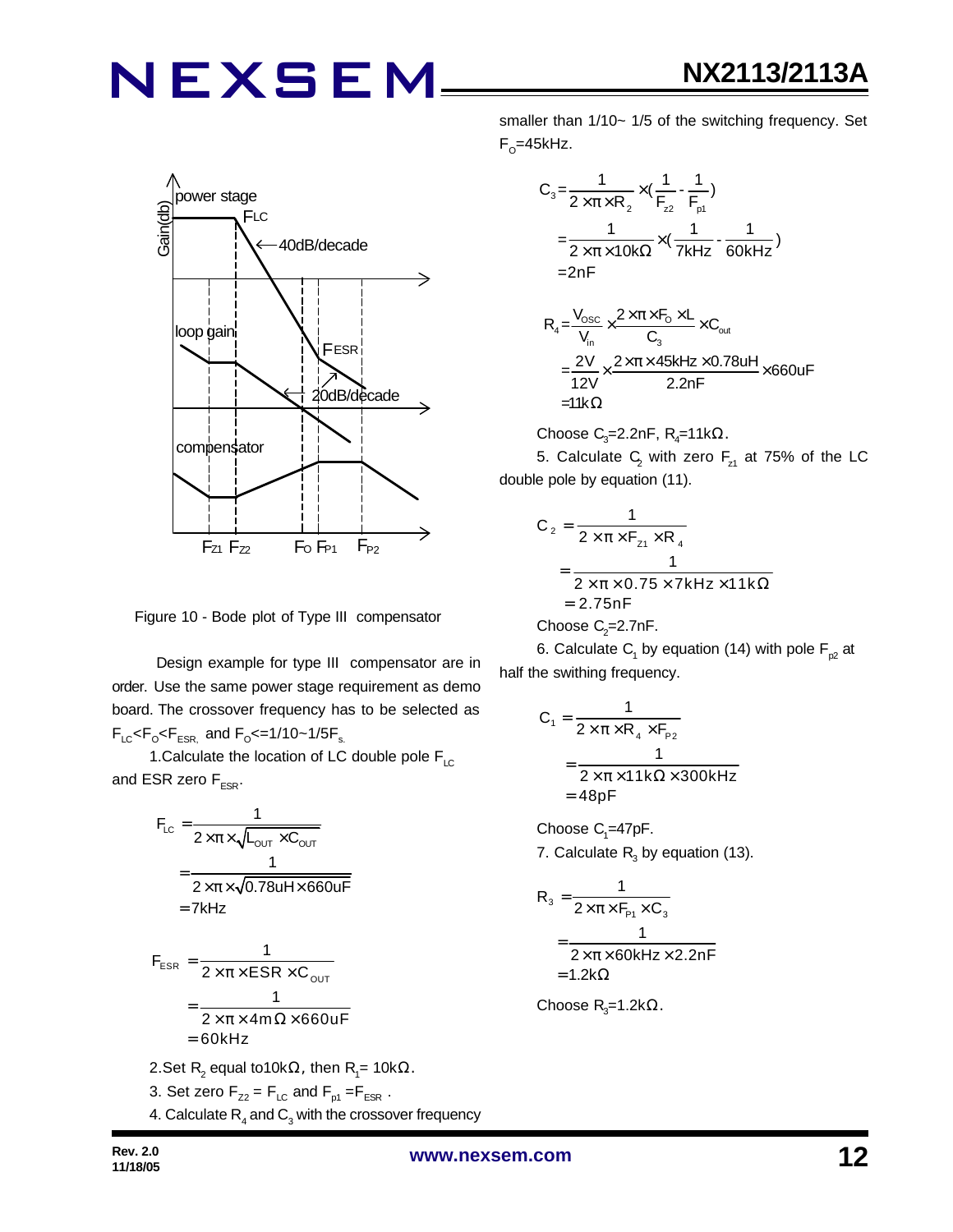#### **B. Type II compensator design**

If the electrolytic capacitors are chosen as power stage output capacitors, usually the Type II compensator can be used to compensate the system.







Figure 12 - Bode plot of Type II compensator

Type II compensator can be realized by simple RC circuit without feedback as shown in figure 11. R3 and C1 introduce a zero to cancel the double pole effect. C2 introduces a pole to suppress the switching **NX2113/2113A**

noise. The following equations show the compensator pole zero location and constant gain.

$$
Gain = g_m \times \frac{R_1}{R_1 + R_2} \times R_3 \qquad \dots (15)
$$
  
\n
$$
F_z = \frac{1}{2 \times \pi \times R_3 \times C_1} \qquad \dots (16)
$$
  
\n
$$
F_p \approx \frac{1}{2 \times \pi \times R_3 \times C_2} \qquad \dots (17)
$$

For this type of compensator,  $\mathsf{F}_\mathsf{O}$  has to satisfy  $F_{LC}$ < $F_{ESR}$ << $F_{O}$ <=1/10~1/5 $F_{s.}$ 

The following uses typical design in figure 18 as an example for type II compensator design, two 680uF with 36mΩ electrolytic capacitors are used.

1. Calculate the location of LC double pole  $F_{LC}$ and ESR zero  $F_{ESR}$ .

$$
F_{LC} = \frac{1}{2 \times \pi \times \sqrt{L_{OUT} \times C_{OUT}}}
$$

$$
= \frac{1}{2 \times \pi \times \sqrt{4.7uH \times 1360uF}}
$$

$$
= 2.0kHz
$$

$$
F_{ESR} = \frac{1}{2 \times \pi \times ESR \times C_{OUT}}
$$

$$
= \frac{1}{2 \times \pi \times 18m\Omega \times 1360uF}
$$

$$
= 6.5kHz
$$

2.Set  $\mathsf{R}_{2}$  equal to10k $\Omega$ . Using equation 18.

$$
R_1 = \frac{10k\Omega \times 0.8V}{2.5V - 0.8V} = 4.7k\Omega
$$

3. Set crossover frequency at 1/10~ 1/5 of the swithing frequency, here Fo=30kHz.

4.Calculate  $R_3$  value by the following equation.

$$
R_{3} = \frac{V_{\text{osc}}}{V_{\text{in}}} \times \frac{2 \times \pi \times F_{\text{O}} \times L}{R_{\text{ESR}}} \times \frac{1}{g_{\text{in}}} \times \frac{R_{1} + R_{2}}{R_{1}}
$$
\n
$$
= \frac{2V}{12V} \times \frac{2 \times \pi \times 30 \text{kHz} \times 4.7 \text{uH}}{18 \text{m}\Omega} \times \frac{1}{2.5 \text{mAV}}
$$
\n
$$
\times \frac{10 \text{k}\Omega + 4.7 \text{k}\Omega}{4.7 \text{k}\Omega}
$$
\n=10.3 k $\Omega$ 

Choose  $R_3 = 10k\Omega$ .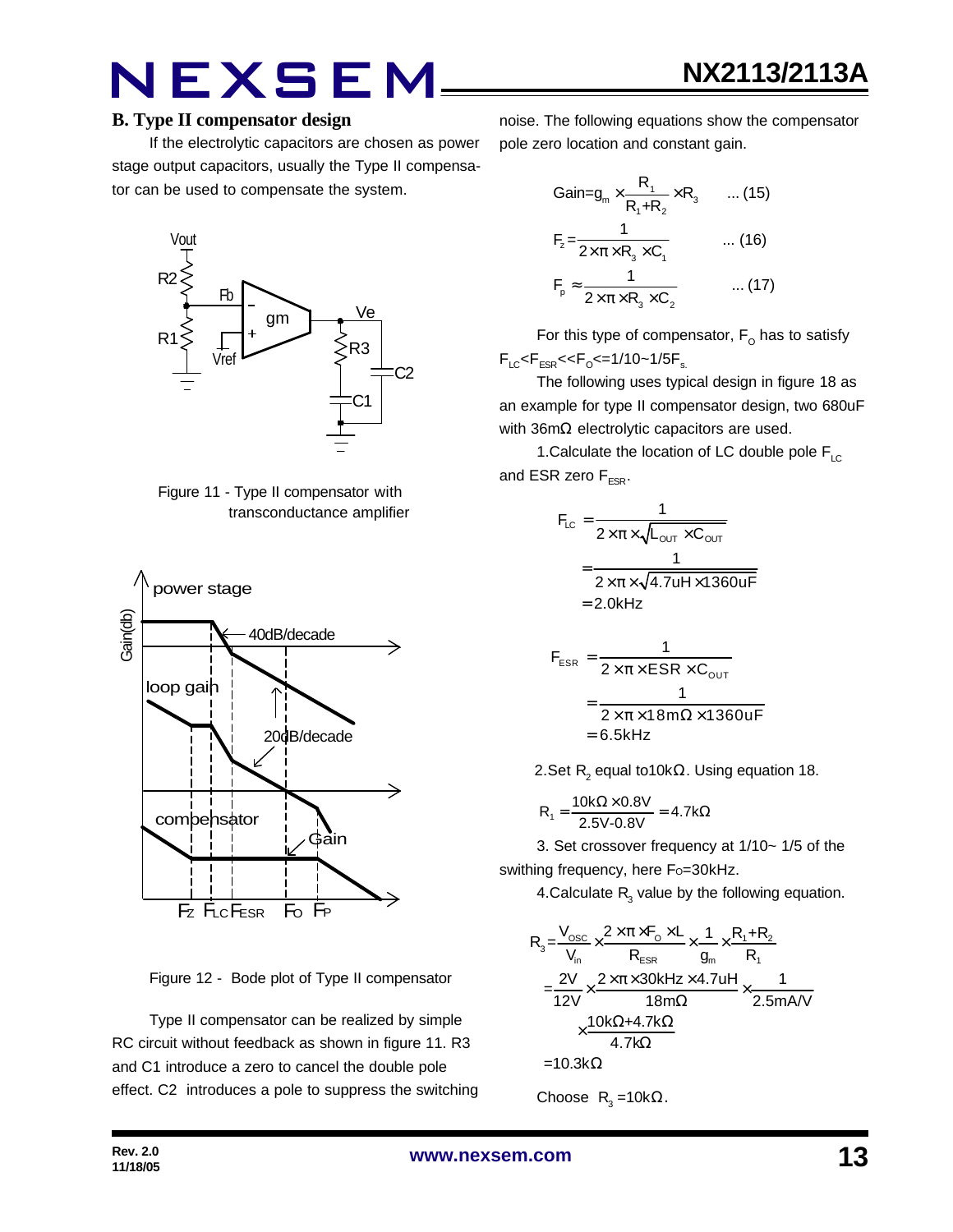5. Calculate  $\mathsf{C}_\mathsf{1}$  by setting compensator zero  $\mathsf{F}_\mathsf{Z}$ at 75% of the LC double pole.

$$
C_1 = \frac{1}{2 \times \pi \times R_3 \times F_z}
$$
  
= 
$$
\frac{1}{2 \times \pi \times 10k\Omega \times 0.75 \times 6.5kHz}
$$
  
= 10.7nF

Choose  $\mathrm{C}_1$ =10nF.

6. Calculate  $\mathsf{C}_2$  by setting compensator pole  $\mathrm{F}_{\mathrm{p}}^{\phantom{\dag}}$  at half the swithing frequency.

$$
C_2 = \frac{1}{\pi \times R_3 \times F_s}
$$
  
= 
$$
\frac{1}{\pi \times 10 \text{ k}\Omega \times 300 \text{ kHz}}
$$
  
= 106pF

Choose  $\mathrm{C}_2$ =100pF.

#### **Output Voltage Calculation**

Output voltage is set by reference voltage and external voltage divider. The reference voltage is fixed at 0.8V. The divider consists of two ratioed resistors so that the output voltage applied at the Fb pin is 0.8V when the output voltage is at the desired value. The following equation and picture show the relationship between  $V_{\text{OUT}}$ ,  $V_{\text{REF}}$  and voltage divider.

$$
R_{1} = \frac{R_{2} \times V_{REF}}{V_{OUT} - V_{REF}} \qquad ...(18)
$$

where  $R_2$  is part of the compensator, and the value of R<sub>1</sub> value can be set by voltage divider.

Choose  $R_{2}=10k\Omega$ , to set the output voltage at 1.6V, the result of  $R_1$  is 10k $\Omega$ .



Figure 13 - Voltage divider load

In general, the minimum output load impedance including the resistor divider should be less than  $5k\Omega$  to prevent overcharge the output voltage by leakage current (e.g. Error Amplifier feedback pin bias current). A minimum load for 5kΩ less (<1/16w for most of application) is recommended to put at the output. For example, in this application,

Vout=1.6V

The power loss is 1/16W less

 $R_{LOAD} = 1.6V \times 1.6V/(1/16W) = 40\Omega$ 

Select minimum load is 1kΩ should be good enough.

#### **Input Capacitor Selection**

Input capacitors are usually a mix of high frequency ceramic capacitors and bulk capacitors. Ceramic capacitors bypass the high frequency noise, and bulk capacitors supply current to the MOSFETs. Usually 1uF ceramic capacitor is chosen to decouple the high frequency noise. The bulk input capacitors are decided by voltage rating and RMS current rating. The RMS current in the input capacitors can be calculated as:

$$
I_{RMS} = I_{OUT} \times \sqrt{D} \times \sqrt{1 - D}
$$
  

$$
D = \frac{V_{OUT}}{V_{IN}} \qquad ...(19)
$$

 $V_{IN}$  = 12V,  $V_{OUT}=1.6V$ ,  $I_{OUT}=10A$ , using equation (19), the result of input RMS current is 3.4A.

For higher efficiency, low ESR capacitors are recommended. One Sanyo OSCON SP series 16SP270M 16V 270uF with 4.4A is chosen as input bulk capacitor.

#### **Power MOSFETs Selection**

The NX2113 requires two N-Channel power MOSFETs. The selection of MOSFETs is based on maximum drain source voltage, gate source voltage, maximum current rating, MOSFET on resistance and power dissipation. The main consideration is the power loss contribution of MOSFETs to the overall converter efficiency. In this design example, two IRFR3706 are used. They have the following parameters:  $V_{\text{DS}}=30V$ ,  $I_{\text{D}}$  $=75A$ , R<sub>DSON</sub> =9m $\Omega$ , Q<sub>GATE</sub> =23nC.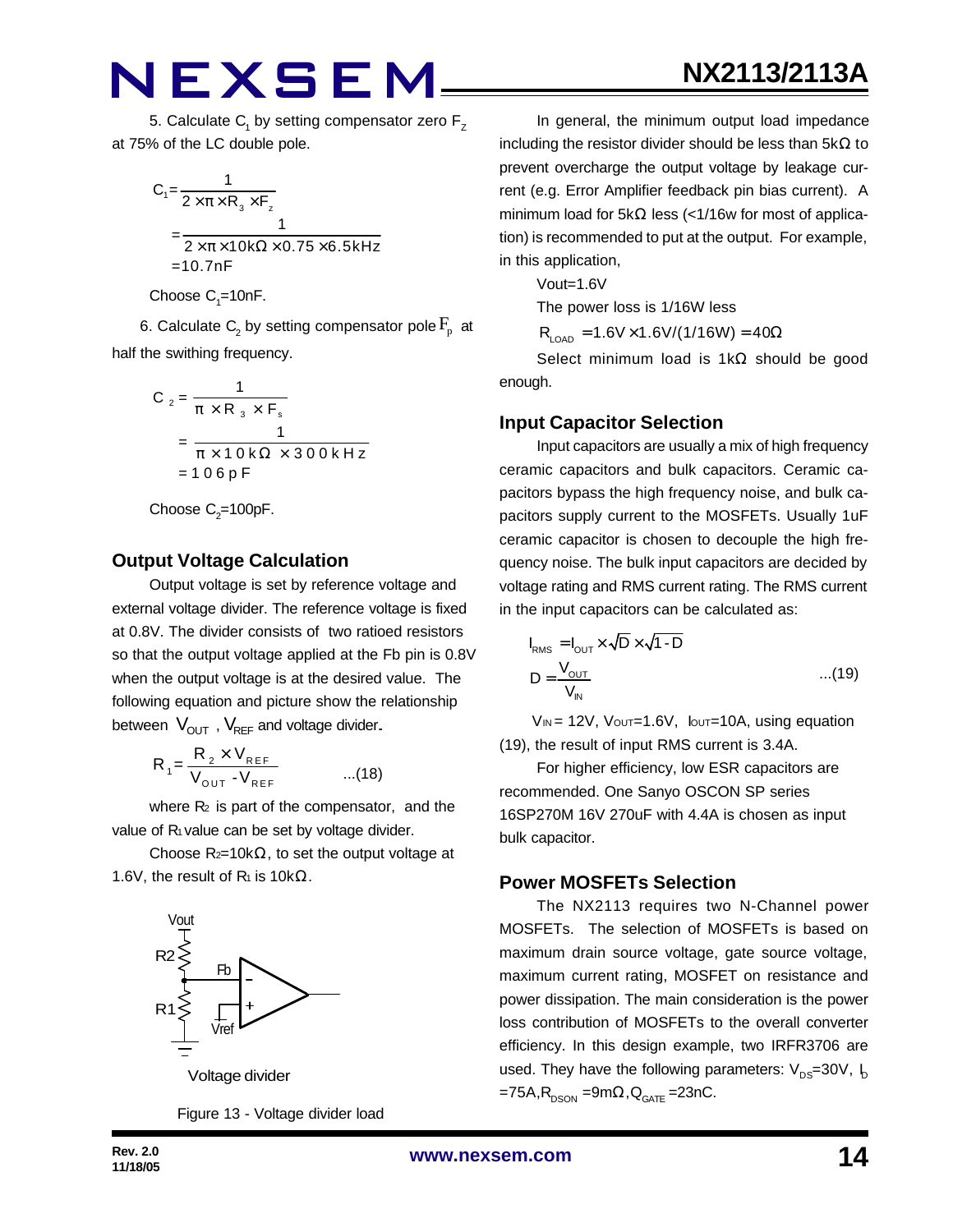There are three factors causing the MOSFET power loss: conduction loss, switching loss and gate driver loss.

Gate driver loss is the loss generated by discharging the gate capacitor and is dissipated in driver circuits. It is proportional to frequency and is defined as:

$$
\boldsymbol{P}_{\text{gate}} = (Q_{\text{HGATE}} \times V_{\text{HGS}} + Q_{\text{LGATE}} \times V_{\text{LGS}}) \times \boldsymbol{F}_{\text{S}} \qquad ... (20)
$$

where  $Q_{\text{IGATE}}$  is the high side MOSFETs gate charge, QLGATE is the low side MOSFETs gate charge, VHGS is the high side gate source voltage, and  $V_{\text{LGS}}$  is the low side gate source voltage.

According to equation  $(20)$ ,  $P_{GATE} = 0.14W$ . This power dissipation should not exceed maximum power dissipation of the driver device.

Conduction loss is simply defined as:

$$
P_{HCON} = I_{OUT}^2 \times D \times R_{DS(ON)} \times K
$$
  
\n
$$
P_{LCDN} = I_{OUT}^2 \times (1 - D) \times R_{DS(ON)} \times K
$$
...(21)  
\n
$$
P_{TOTAL} = P_{HCON} + P_{LCDN}
$$

where the RDS(ON) will increases as MOSFET junction temperature increases,  $K$  is  $R_{\text{DS(ON)}}$  temperature dependency. As a result, RDS(ON) should be selected for the worst case, in which K equals to 1.4 at  $125^{\circ}$ C according to IRFR3706 datasheet. Using equation (21), the result of PTOTAL is 0.54W. Conduction loss should not exceed package rating or overall system thermal budget.

Switching loss is mainly caused by crossover conduction at the switching transition. The total switching loss can be approximated.

$$
P_{\text{SW}} = \frac{1}{2} \times V_{\text{IN}} \times V_{\text{OUT}} \times T_{\text{SW}} \times F_{\text{s}} \quad \text{...(22)}
$$

where lout is output current, Tsw is the sum of  $\, {\mathsf T}_{{}_{\mathsf R}}$  and  ${\mathsf T}_{_{\mathsf F}}$ which can be found in mosfet datasheet, and Fs is switching frequency. The result of Psw is 3W. Swithing loss P<sub>sw</sub> is frequency dependent.

#### **Soft Start, Enable and shut Down**

The NX2113 has a digital start up. It is based on digital counter with 1024 cycles. For NX2113 with 300kHz operation, the start up time is about 3.5ms. For NX2113A with 600kHz operation, the start up time is about half of NX2113, 1.75mS.



**NX2113/2113A**

Figure 14 - Enable and Shut down NX2113 by pulling down EN pin.

The start up of NX2113/2113A can be programmed through resistor divider at Enable pin. For example, if the input bus voltage is 12V and we want NX2113 starts when Vbus is above 8V. We can select

R2=1.24k

$$
R_1 = \frac{(8V - 1.25V) \times R_2}{1.25V} = 6.8k\Omega
$$

The NX2113 can be turned off by pulling down the ENable pin by extra signal MOSFET or NPN transistor such as 2N3904 as shown in the above Figure. When Enable pin is below 1.15V, the digital soft start is reset to zero. In addition, all the high side is off and output voltage is turned off.

A resistor should be added as preload to prevent leakage current from FB pin charging the output capacitors.

#### **Feedback Under Voltage Shut Down**

NX2113 relies on the Feedback Under Voltage Lock Out (FB UVLO ) to provide short circuit protection. Basically, NX2113 has a comparator compares the feedback voltage with the FB UVLO threshold 0.4V.

During the normal operation, if the output is short, the feedback voltage will be lower than 0.4V and comparator will change the state. After certain internal delay, both high side and low side driver will be turned off. The output will be latched. The normal operation should be achieved by removing the short and recycle the VCC.

 During the start up, the output voltage is discharged to zero by the synchronous FET. FB voltage starts increase from zero when digital start block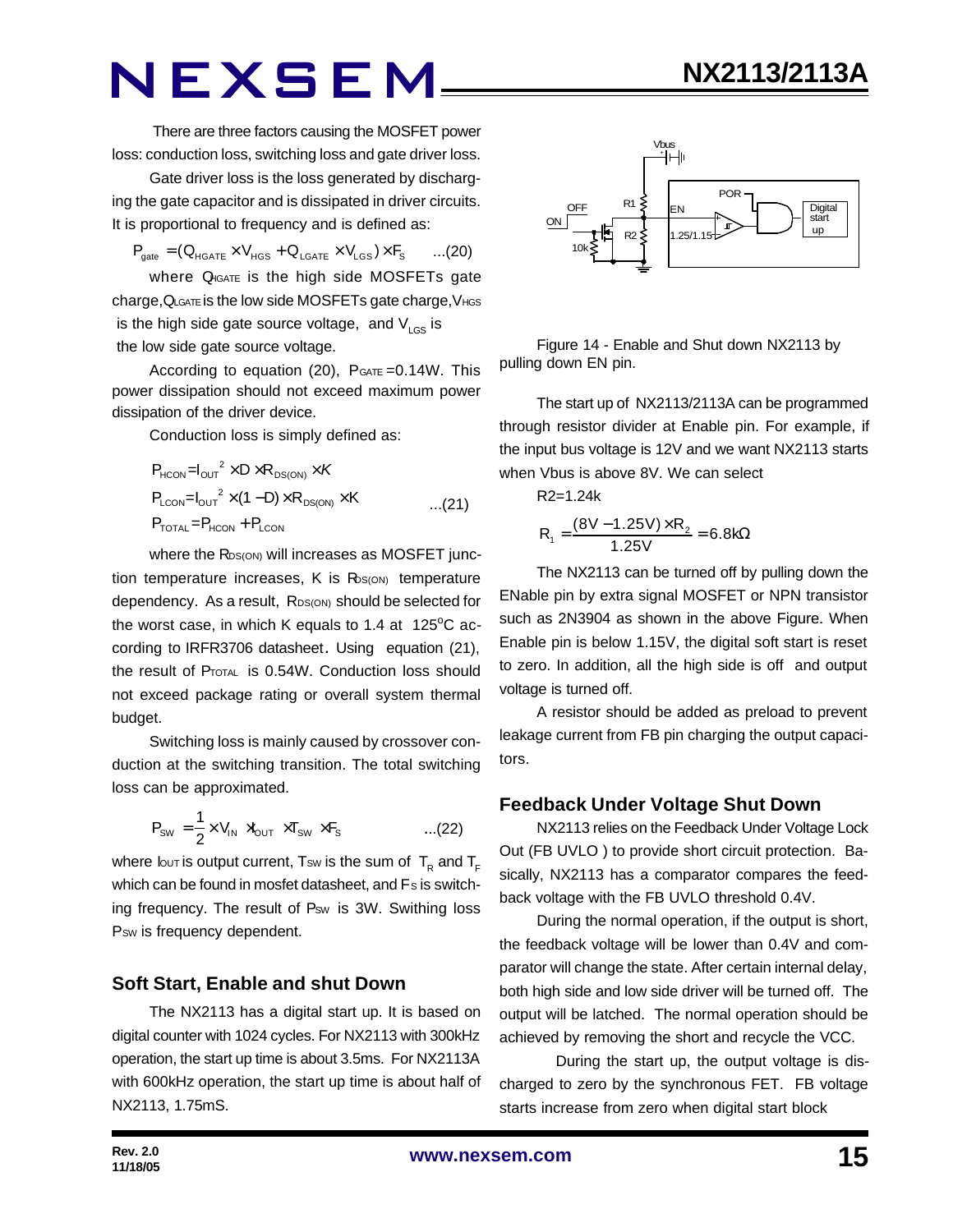### **NX2113/2113A**

## NEXSEM

operates. Before half of the start up time, the Feedback Under Voltage Lock Out comparator is disabled. After half of start up time, the Feedback UVLO comparator is enabled. The FB UVLO threshold is set to be half of voltage at the positive input of error amplifier. With this set up, if the output is short before soft start, the Feedback UVLO comparator can catch it and turn off the driver. The short circuit operation waveform during normal operation and during the soft start are shown as follows.



Figure 15 - Operation waveforms during short condition.



Figure 16 - Feedback UVLO with start up at short.

The Feedback UVLO can provide certain short circuit protection. However, since feedback does not have accurate information of current, this protection only provides certain level of over current protection. MOSFET should design such that it can survive with high pulse current for a short period of time.

 The value of the capacitor on enable pin to ground and the resistor value of voltage divider on enable pin should be big enough to keep enable pin high during short. Otherwise, once output shorts, the input bus voltage drops, the chip is disabled before Feedback UVLO takes effect, and the system goes into hiccup status. This phenomena is easy to be found during system startup, if related resistor and capacitor value is not big enough.



Figure 17 -Hiccup with start up at short.

#### **Layout Considerations**

The layout is very important when designing high frequency switching converters. Layout will affect noise pickup and can cause a good design to perform with less than expected results.

Start to place the power components, make all the connection in the top layer with wide, copper filled areas. The inductor, output capacitor and the MOSFET should be close to each other as possible. This helps to reduce the EMI radiated by the power traces due to the high switching currents through them. Place input capacitor directly to the drain of the high-side MOSFET, to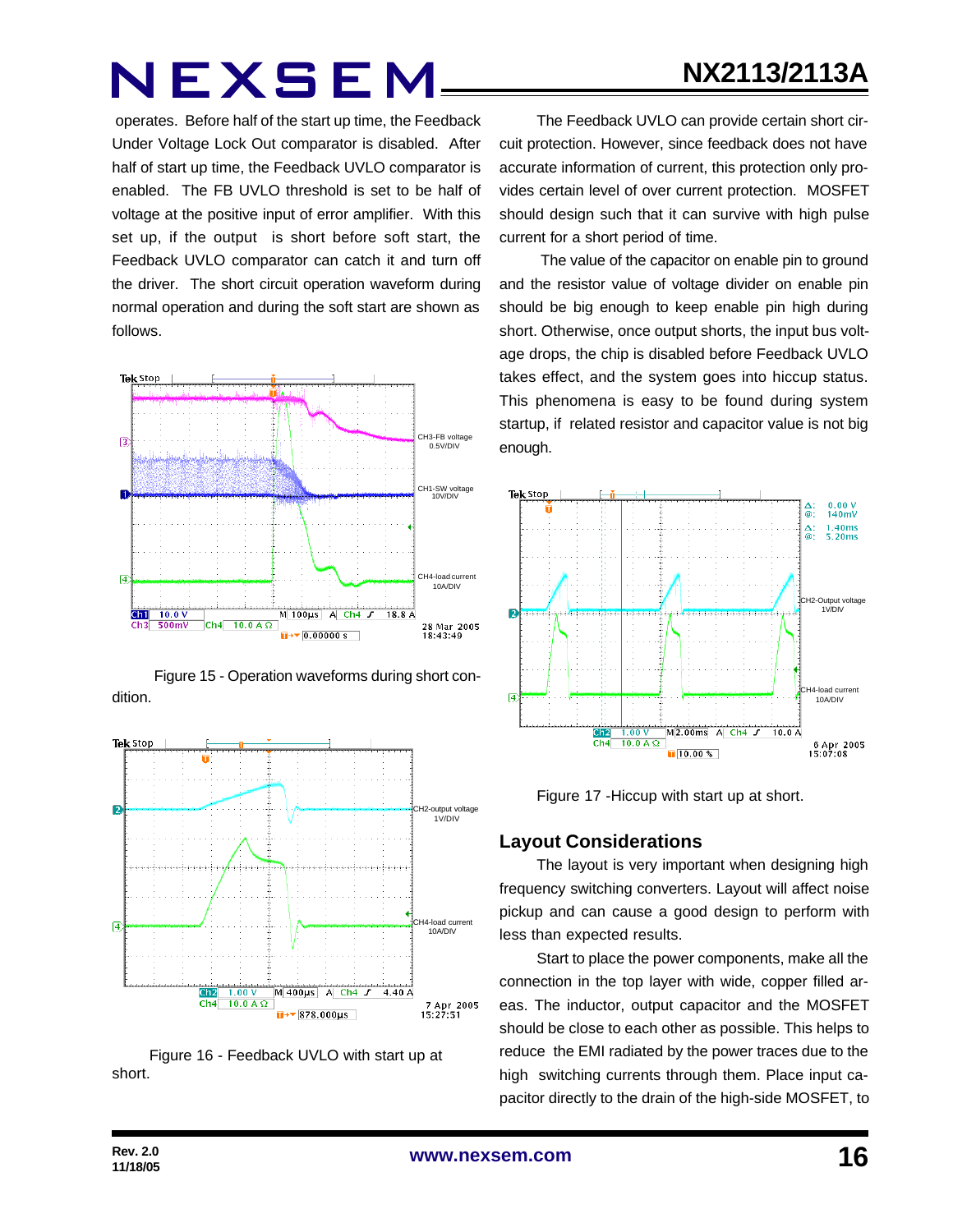reduce the ESR replace the single input capacitor with two parallel units. The feedback part of the system should be kept away from the inductor and other noise sources, and be placed close to the IC. In multilayer PCB use one layer as power ground plane and have a control circuit ground (analog ground), to which all signals are referenced.

The goal is to localize the high current path to a separate loop that does not interfere with the more sensitive analog control function. These two grounds must be connected together on the PC board layout at a single point.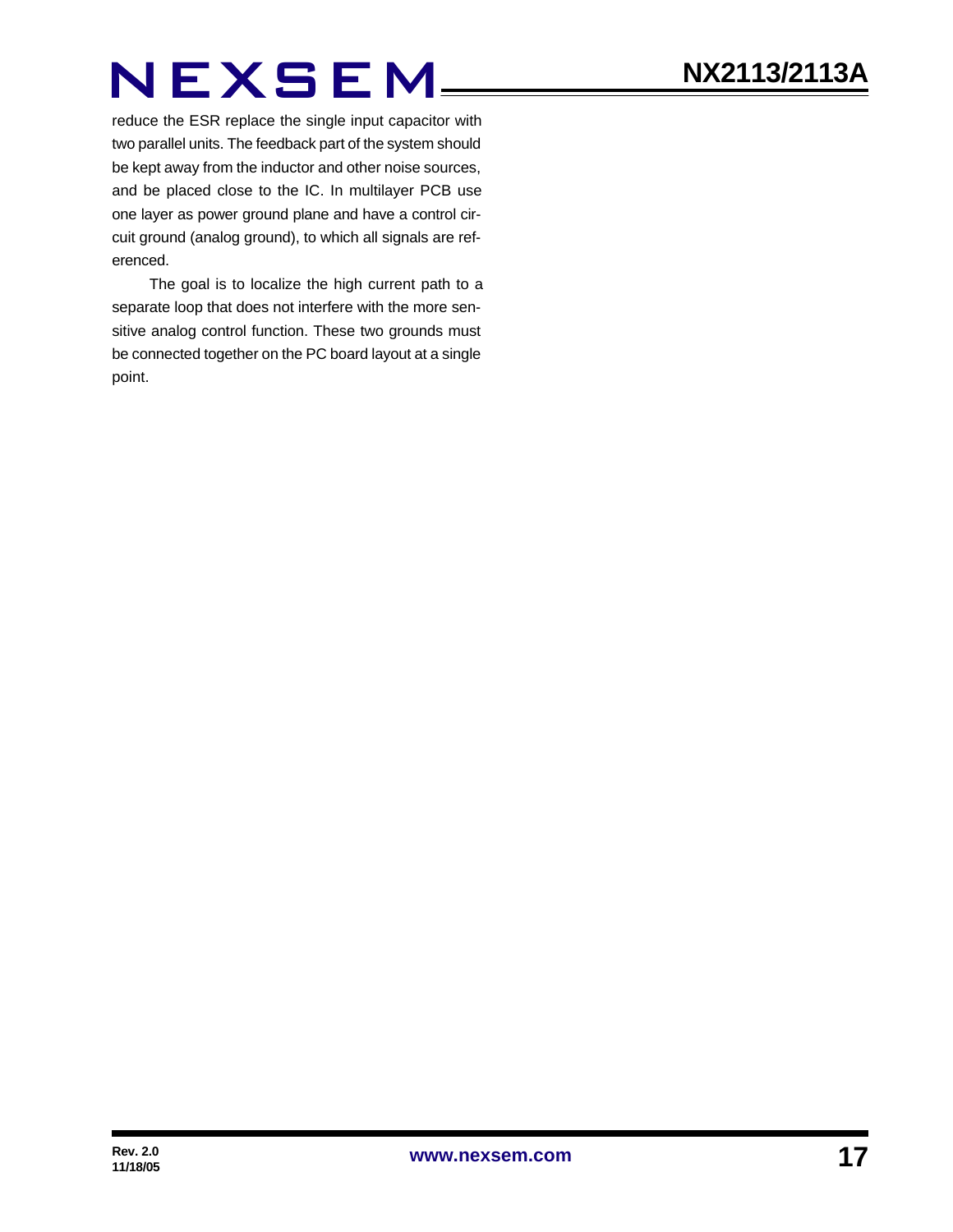### **TYPICAL APPLICATION**

Dual power supply (+5V BIAS,+12V BUS)



Figure 18 -Application of NX2113 for 5V bias and 12V input bus

Single power supply (+11V to +24V BUS)



Figure 19 -Application of NX2113 for high input bus application